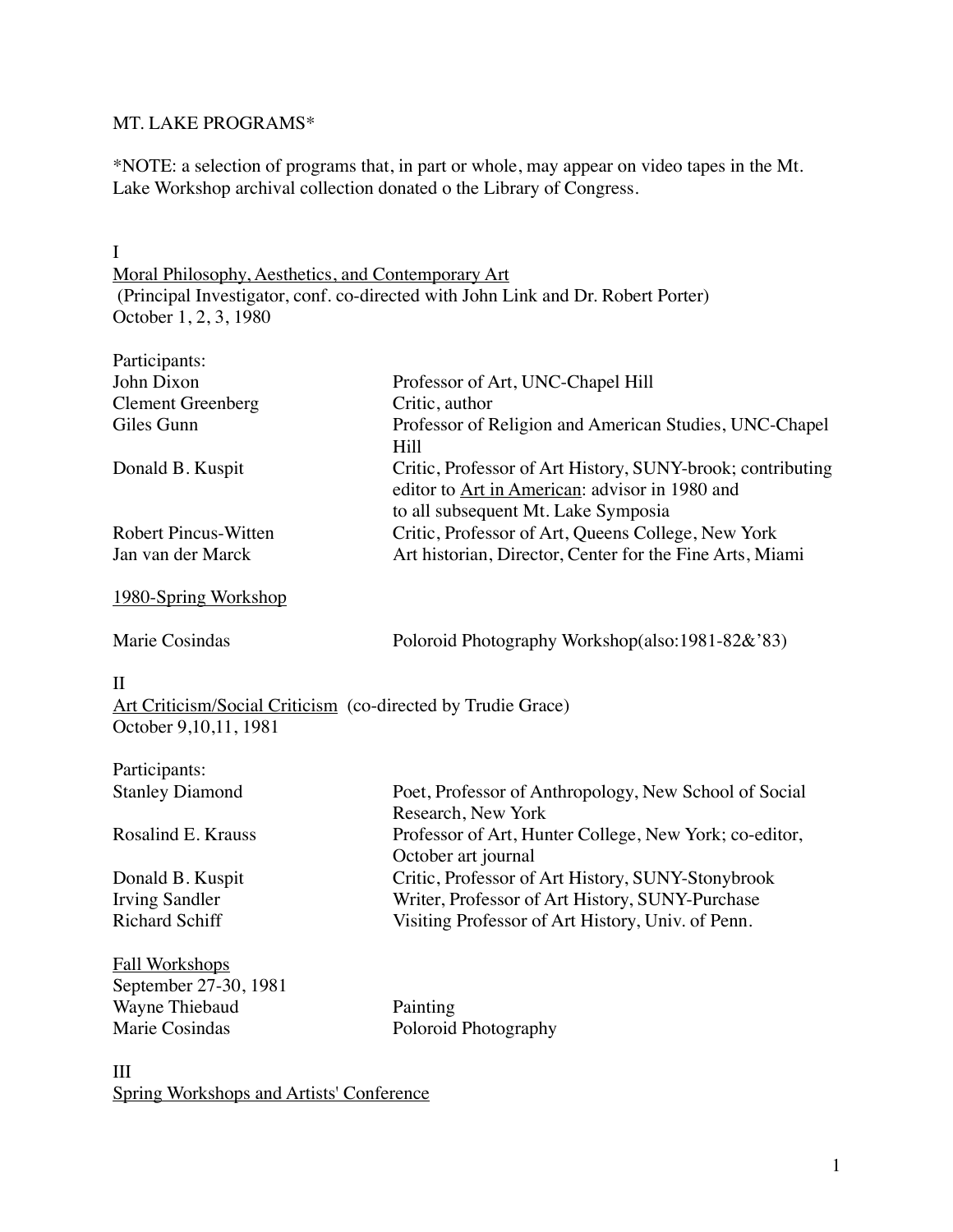May 14-17, 1982 Clement Greenberg Criticism Anthony Caro Sculpture Walter Darby Bannard Painting Terry Fenton **Exhibitions** 

III Art and Its Publics October 7, 8, 9, 1982

Participants: Donald E. Kuspit Critic, Professor of Art, SUNY-Stonybrook Gerald Graff Critic, Professor of English, Northwestern University Derek Guthrie Critic, publisher of New Art Examiner Joseph Kosuth Artist, critic George Rochberg Composer, Professor of Humanities, Univ. of Penn. Ingrid Sischy Critic, editor-in-chief, ARTFORUM

1982 - Fall Artists Workshop: Susan Shatter and Jane Frielicher - Landscape Painting

#### IV

Spring Workshop "Environmental Variations" (directed by Linda McGreevy) April 29, 30, May 1, 1983

| Participants:     |                                                          |
|-------------------|----------------------------------------------------------|
| Mary Miss         | Artist (site sculptor)                                   |
| Carrie Rickey     | Critic (art, film) for the Village Voice, other journals |
| Nancy Holt        | Environmental sculptor                                   |
| Mary Beth Edelson | Multi-media artist/painter, performer                    |
|                   |                                                          |

#### IV

Artists, Imagery, and Influences October 13, 14, 15, 1983

| Participants:         |                                                                          |
|-----------------------|--------------------------------------------------------------------------|
| Thomas Lawson         | Painter, critic (Real Life magazine)                                     |
| Donald B. Kuspit      | Critic, Professor of Art History, SUNY-Stonybrook                        |
| Russell Keziere       | Critic, editor of Vanguard magazine, Vancouver                           |
| <b>Howard Becker</b>  | Professor of Sociology, Northwestern University, author of<br>Art Worlds |
|                       |                                                                          |
| <b>Edward Paschke</b> | Painter, teacher, Northwestern University                                |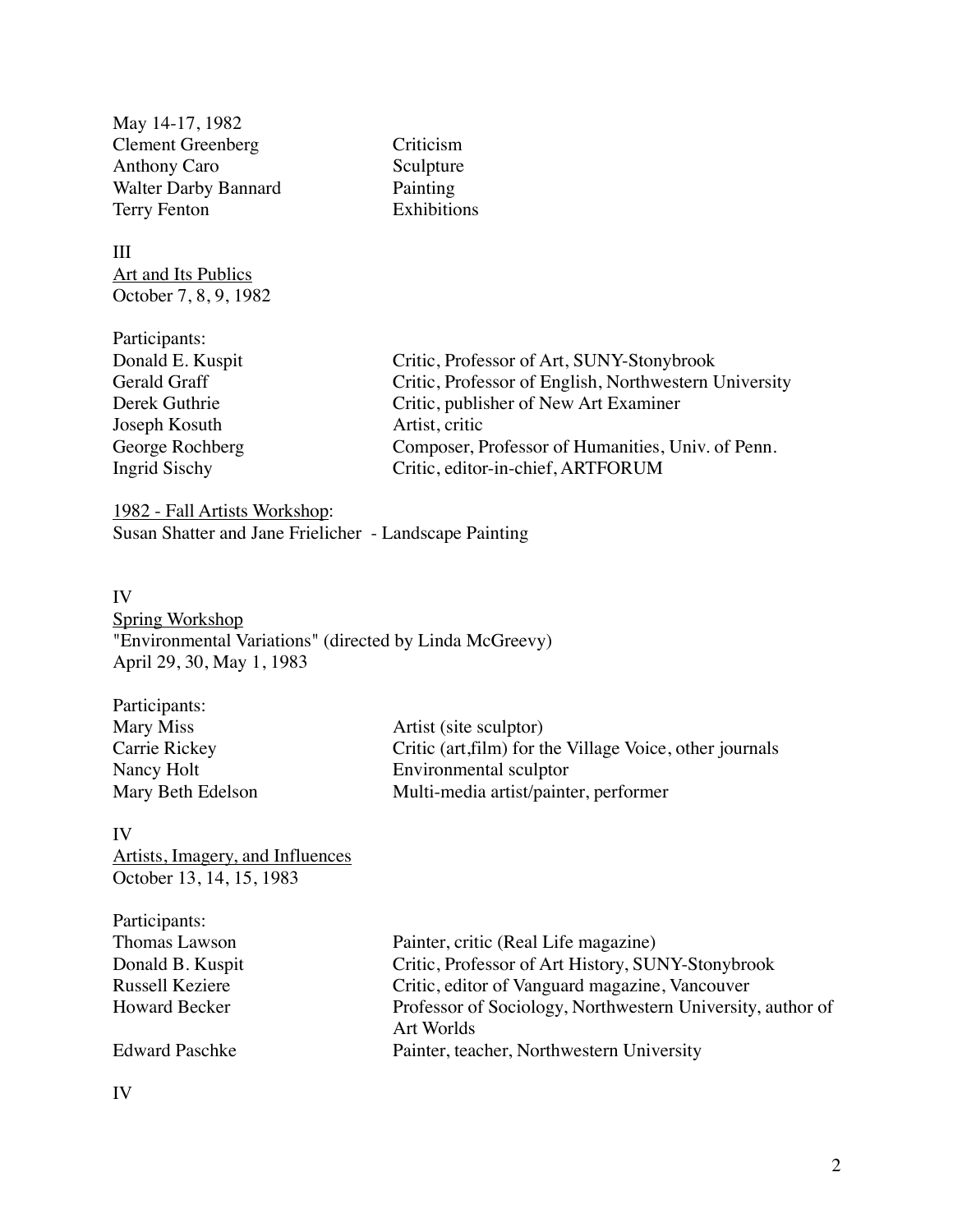Fall Workshop John Cage/Orson Miller: Mycological Foray October 5-8, 1983

| Participants:  |                                   |
|----------------|-----------------------------------|
| Robert Berlind | Painting                          |
| Marie Cosindas | Poloroid Photography              |
| John Cage and  |                                   |
| Orson Miller   | Mycological Foray, Oct. 6-9, 1983 |

V

| Art - Changes and Trends in '84             |                                           |
|---------------------------------------------|-------------------------------------------|
| A "Re-certification" Workshop and Symposium |                                           |
| Spring, 1984                                |                                           |
| Edna Love and                               |                                           |
| Martha Ireson                               | Pulaski County High School Art Department |
| Leslie Willet                               | Supervisor, Roanoke City Schools          |
| Va Tech Dept of                             |                                           |
| Art & Art History                           |                                           |

| Visiting artist for Sci-Fi Art Conference |
|-------------------------------------------|
|                                           |
|                                           |

V

Revisionism/Criticism: Directions in Post-Modern Art and Architecture October 25, 26, 27, 1984

| Architect; Professor of Architecture, Princeton university; |
|-------------------------------------------------------------|
| author of Essay in Architectural Criticism: Modern          |
| Architecture and Historical Change (MIT Press)              |
| Professor of Art History, University of British Columbia:   |
| author of How New York Stole the Idea of Modern Art:        |
| Abstract Expressionism, Freedom, and the Cold War (U. of    |
| Chicago Press)                                              |
| Critic, Professor of Art History, SUNY - Stonybrook, NY     |
| Multi-media artist/sculptor                                 |
| Critic; Professor of Architecture, Princeton University;    |
| author of numerous articles on contemporary architecture.   |
|                                                             |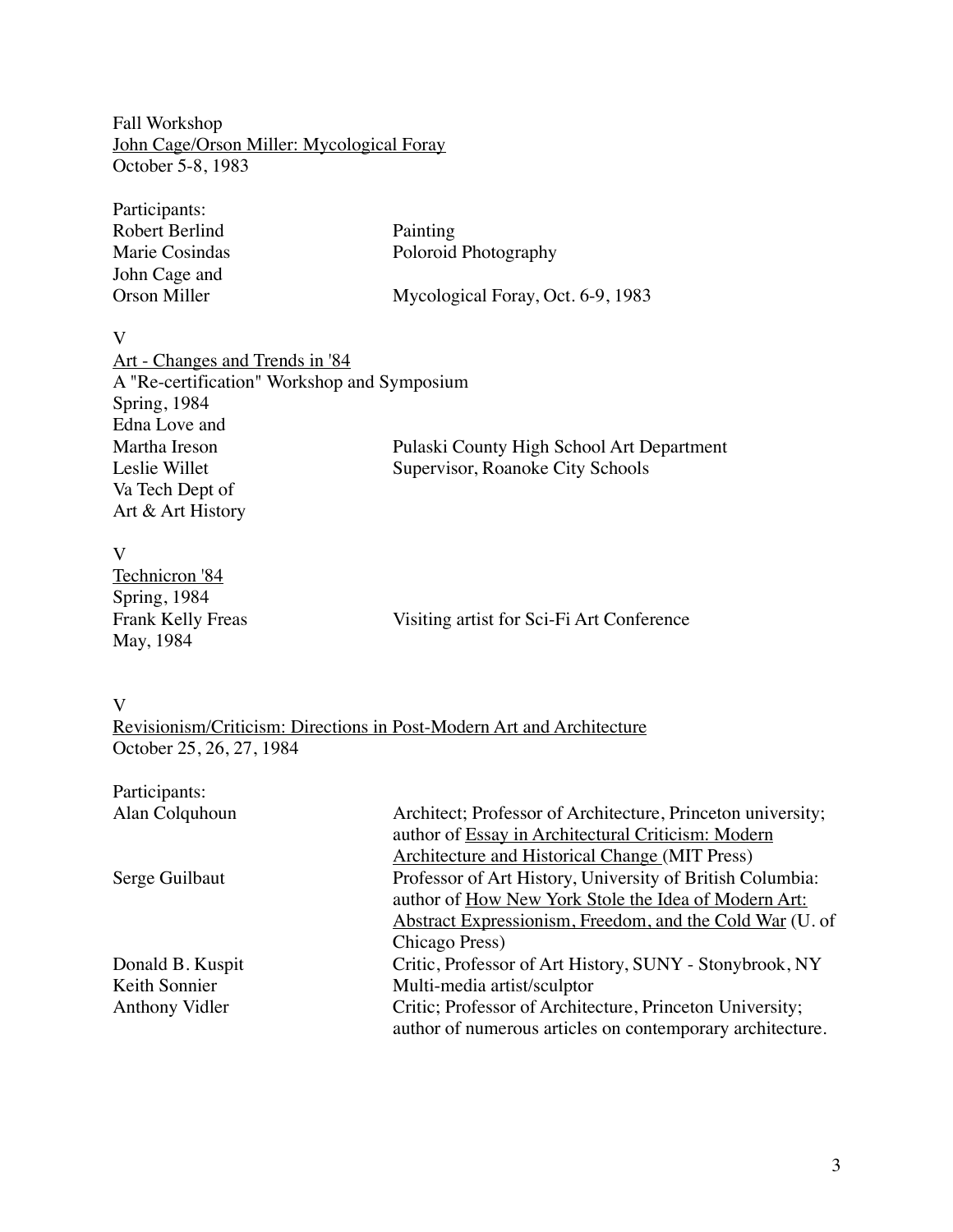VI 1985 **Spring Workshop**<br>"The Howard Finster Workout"

An art collaboration resulting in morer than 100 individual works, now in the permanent collection of the Art Museum of Western Virginia, expressing a wide range of Finster's "dementional" images as well as his inclusive aesthetic philosophy. An informal program in art criticism and poetry accompanied this workshop and included art critic and poet, John Yau, and Poet and essayist, Jonathan Williams, founder of the Jargon Society, a press that Williams began as a student at Black Mountain College.

#### VI

Dislocated Sources: Historicism in Post-Modern Art and Architecture October 10, 11, 12, 1985

| Participants:        |                                                                |
|----------------------|----------------------------------------------------------------|
| Dan Cameron          | Critic, writer (Arts, Art in America, Artnews)                 |
| Douglas Davis        | Video/film artist; critic (Newsweek, Art in America, others)   |
| Allan Greenberg      | Architect, New Haven, Conn.; author of Design Paradigms        |
|                      | in the 18th and 20th Centuries, and other theoretical          |
|                      | writings on architecture; has taught at Yale University,       |
|                      | University of Pennsylvania                                     |
| Donald B. Kuspit     | Critic: Professor of Art History, SUNY-Stonybrook              |
| Elaine A. King       | Director, Carnegie-Mellon University Art Gallery, where        |
|                      | she also teaches art history; corresponding editor of          |
|                      | Dialogue magazine                                              |
| Carroll Wm. Westfall | Professor of Architectural History, University of Virginia;    |
|                      | author of The Two Ideal Cities of the Early Renaissance, In    |
|                      | This Most Perfect Paradise: Alberti, Nicholas V, and the       |
|                      | <b>Invention of Conscious Urban Planning in Rome, 1447-55;</b> |
|                      | and numerous scholarly essays.                                 |
|                      |                                                                |

VII Spring Painting Workshop April 1986

Susan Shatter Painter, N.Y.C.

Katharine Porter Painter, N.Y.C. and Maine Andrew Tavarelli Painter, Boston and N.Y,C. Willem de Looper Chief Curator, The Phiilips Collection, Wash.D.C.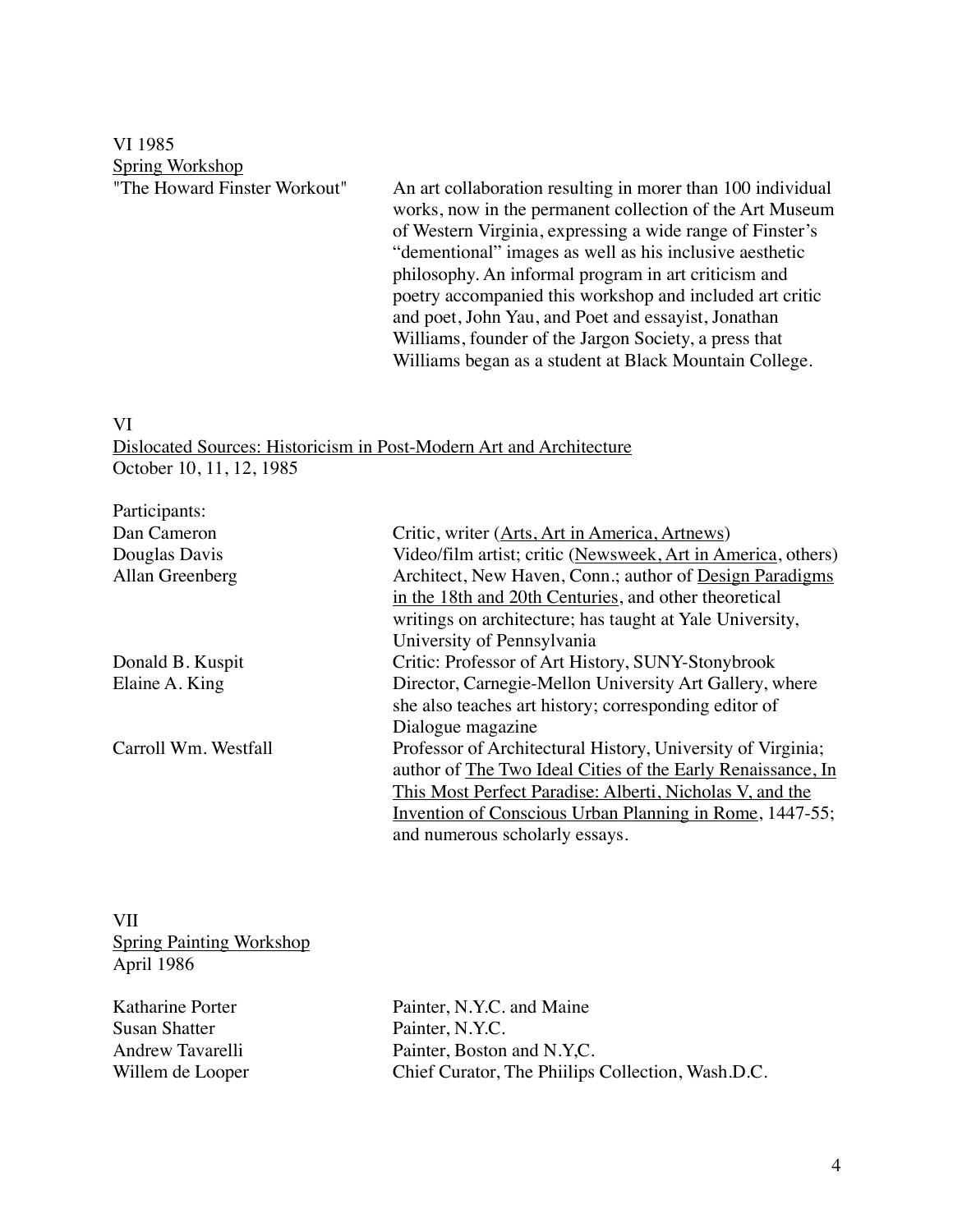Exhibition, April 1986 - *Intuitive Art: Three Folk Artists* (Howard Finster, James Harold Jennings, and Abraham Lincoln Criss), organized by the Mountain Lake Workshop and guestcurated by Ann Oppenhimer, founder and director of the Folk Art Society of America. Squires Gallery, Squires Student Center, Va Tech.

VII

The Evaluative Process in Contemporary Art October 17, 18, 1986 Virginia Museum of Fine Arts, Richmond

| Participants:            |                                                                                                                                                                                                                                               |
|--------------------------|-----------------------------------------------------------------------------------------------------------------------------------------------------------------------------------------------------------------------------------------------|
| <b>Yve-Alain Bois</b>    | Author, curator, co-founder and co-director of Macula<br>magazine; frequent contributor to art journals such as<br>Critique, October, Art in America; Associate Professor of                                                                  |
|                          | Art History, Johns Hopkins University, Baltimore                                                                                                                                                                                              |
| Suzi Gablik              | Artist, critic, and author of Has Modernism Failed?,<br>Progress in Art, and Pop Art Redefined; frequent                                                                                                                                      |
|                          | contributor to major art journals, and Corresponding Editor<br>from London to Art in America                                                                                                                                                  |
| Allan Kaprow             | Artist, writer; teacher, University of California, San Diego;<br>credited with inventing the New York "happenings" of the<br>1950s and 1960s; has performed and exhibited extensively<br>in the U.S. and abroad.                              |
| Donald B. Kuspit         | Critic, art historian, writer, Professor of Art History, SUNY-<br>Stonybrook                                                                                                                                                                  |
| <b>Annette Michelson</b> | Author; co-editor and co-founder with Rosalind Krauss of<br>October magazine; Professor of Cinema Studies, New York<br>University; visiting professor, Yale University, Christian A.<br>Johnson Professor of Art, Middlebury College, Vermont |

Exhibition - October, 1986 Rev. Howard Finster's Mt. Lake "Workout", Roanoke Museum of Fine Art

VIII Making Psychoanalytic Sense of Art October 29, 30, 32, 1987

| John E. Gedo, M.D. | Training and supervisory analyst, Institute for    |
|--------------------|----------------------------------------------------|
|                    | Psychoanalysis, Chicago; author of numerous books, |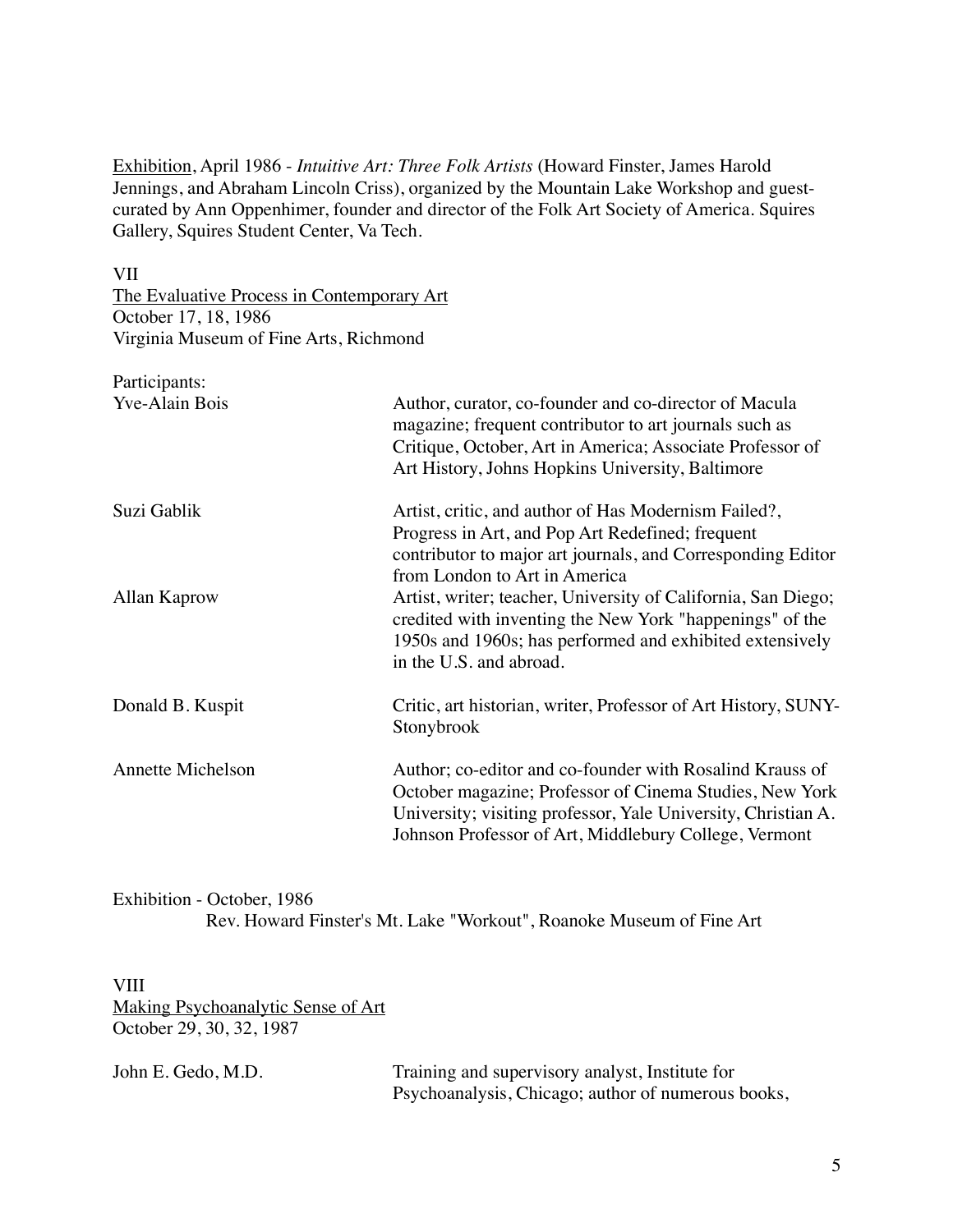|                       | including Conceptual Issues in Psychoanalysis: Essays in<br>History and Method and The Mind In Disorder:<br>Psychoanalytic Models of PathologyMary Mathews Gedo<br>Clinical psychologist and art historian in Chicago; author<br>(Picasso, Art as Autobiography) and essayist; editor of<br>interdisciplinary series entitled Psychoanalytic Perspectives<br>on Art.                                                                                                                                                                                                                                  |
|-----------------------|-------------------------------------------------------------------------------------------------------------------------------------------------------------------------------------------------------------------------------------------------------------------------------------------------------------------------------------------------------------------------------------------------------------------------------------------------------------------------------------------------------------------------------------------------------------------------------------------------------|
| Mary Matthews Gedo    | Art Historian and writer, Mary Matthews Gedo, will present<br>a paper: An Analysis of the Paintings of Roger Brown                                                                                                                                                                                                                                                                                                                                                                                                                                                                                    |
| Jacques Leenhardt     | Professor, Ecole des Hautes Etudes en Sciences Sociales<br>(EHESS); Directeur, Groupe de Sociologie de la<br>Litterature; President (France),<br>International Association of Art Critics; Fellow, Institute for<br>Advanced Study, Princeton, N.J.;<br>author of Lecture Politique du<br>Roman, 1973, and La force des Mots:<br>Le role des intellectuels, (1982);<br>editor, Psychanalyse et Sociologie<br>Comme Methodes d'Etude des<br>Phenomenes Historiques et Culturels,<br>(1973), and author of many articles<br>on theories of literary criticism,<br>aesthetics, and sociology of culture. |
| Charles V. Miller     | Managing Editor, Artforum; former<br>editor-in-chief of Dialogue, a<br>cooperative art journal in Columbus, Ohio                                                                                                                                                                                                                                                                                                                                                                                                                                                                                      |
| Gerardo Mosquera      | Curator; Associate, Centro Wifredo<br>Lam, Havana, Cuba; organized the<br>Havana Biennial Exhibition; critic,<br>contributor to Cuban publications-<br>Granma and Revolucion Y Cultura.                                                                                                                                                                                                                                                                                                                                                                                                               |
| <b>Howard Risatti</b> | Co-organizer, Mt. Lake Symposium;<br>Professor of Art History, Virginia<br>Commonwealth University, Richmond;<br>editor, New Art Examiner; author of<br>Post-Modern Perspectives on<br>Contemporary Art (Prentice Hall, 1989)                                                                                                                                                                                                                                                                                                                                                                         |
| Juan Pablo Bonta      | Former professor, University of<br>Buenos Aires: Professor of                                                                                                                                                                                                                                                                                                                                                                                                                                                                                                                                         |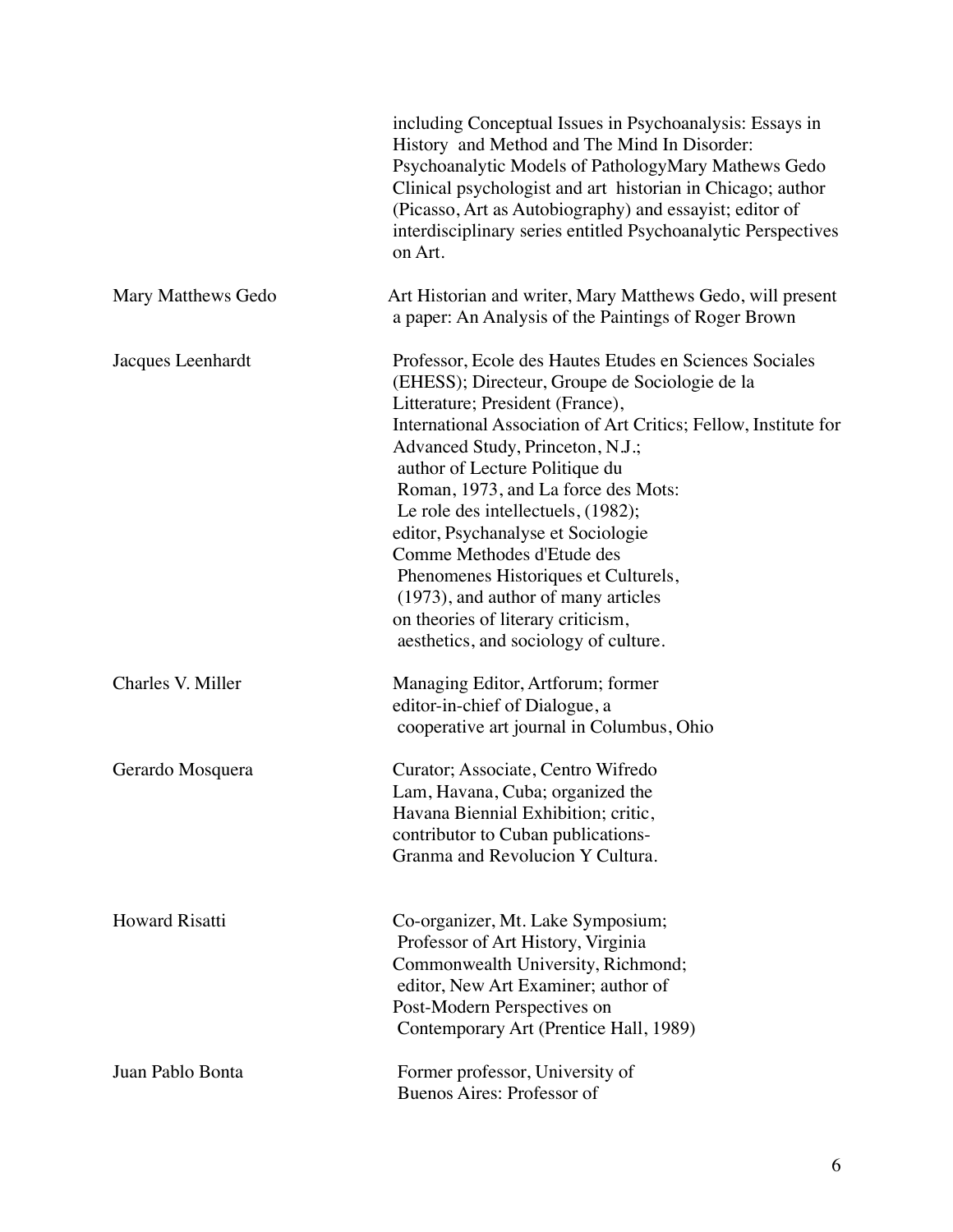|                     | Architecture, University of<br>Maryland; author of numerous books<br>and articles, including An Anatomy<br>of Architectural Interpretation<br>(New York: Rizzoli, 1979), and<br>American Architects and<br>Architectural Texts (MIT Press,<br>1988); extensive lecturer in U.S.,<br>Europe, South America. |
|---------------------|------------------------------------------------------------------------------------------------------------------------------------------------------------------------------------------------------------------------------------------------------------------------------------------------------------|
| Elaine A. King      | Associate Professor of Art History<br>and Director, University Art<br>Gallery, Carnegie-Mellon University,<br>Pittsburgh; curator, author of<br>numerous exhibition catalogues,<br>including Mel Bochner 1973-1985 and<br>Elizabeth Murray: Drawings 1980-86<br>(CMU Press, Pittsburgh).                   |
| Donald B. Kusput    | Critic: Professor of Art History and<br>editor of Art Criticism journal,<br>SUNY-Stonybrook; author of Clement<br>Greenberg: Art Critic (Madison,<br>1979), The Critic is Artist:<br>Intentionality of Art (Ann Arbor,<br>1984), Leon Golub,<br>Existentialist/Activist Painter (New<br>Brunswick, 1985).  |
| Ellen Handler Spitz | Interdisciplinary scholar (art<br>historian, aesthetician); research<br>candidate at the Columbia<br>Psychoanalytic Institute, New York;<br>author of Art and Psyche (Yale<br>University Press, 1985).                                                                                                     |

IX April, 1988 John Cage (Painting) Workshop*: New River Watercolors*.

Exhibition October, 1988 *John Cage: New River Watercolors* – a traveling Exhibition and catalogue (essays by Julia Boyd, curator, and Ray Kass)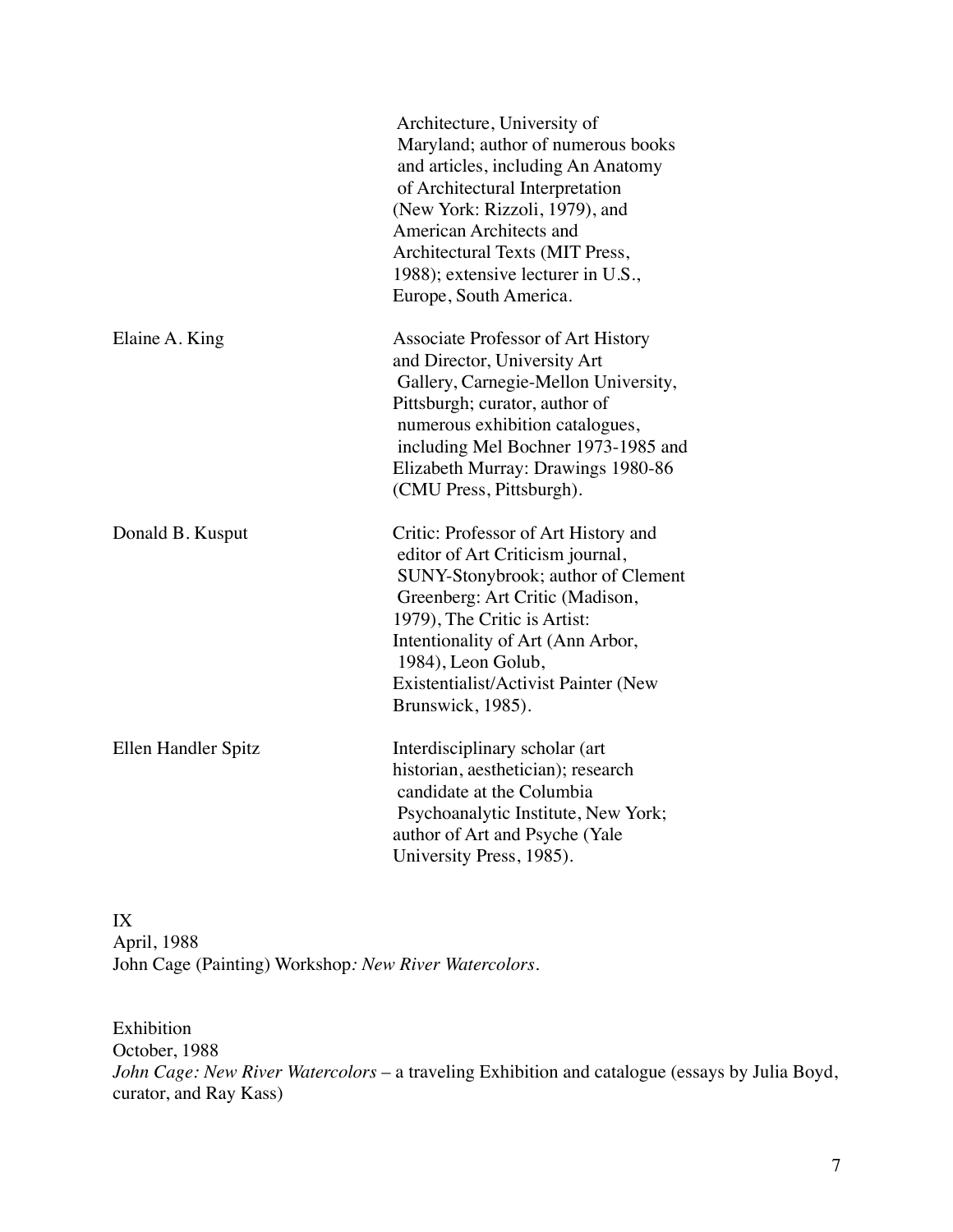Va Museum of Fine Arts, the Phillips Collection, Roanoke Museum, and Radford University

IX Artist in Locale: Beyond a Regional Critique November 18, 19, 20, 1988 Carnegie-Mellon University, Pittsburgh Participants: Judith Rossi Kirshner Curator, critic, Professor of Art History, Theory, and Criticism, School of The Art Institute of Chicago; former curator at the Terra Museum of American Art and at the Museum of Contemporary Art, both in Chicago: has organized exhibitions on Vito Acconci, Gordon Matta-Clark and of contemporary artists in Chicago and elsewhere, including "Surfaces: Two Decades of Painting in Chicago." Donald B. Kuspit Critic: Professor of Art History, SUNY-Stonybrook, NY Jacques Leenhardt Professor, Ecole Hautes Etudes en Sciences Sociales; Director, Groupe de Sociologie de la litterature; President, (France), International Association of Art Critics; Fellow, Institute for Advanced Studies, Princeton, N.J.; author of many articles on theories of literary criticism, aesthetics, and the sociology of culture. Charles V. Miller Managing Editor, Artforum; former editor-in-chief of Dialogue, a cooperative art journal in Columbus, Ohio Gerardo Mosquera Curator; Associate, Centro Wifredo Lam, Havana, Cuba; organized the Havana Biennial Exhibition; critic, contributor to Cuban publications - Granma and Revolucion Y Cultura. Tim Rollins **Artist**, New York; Director of K.O.S.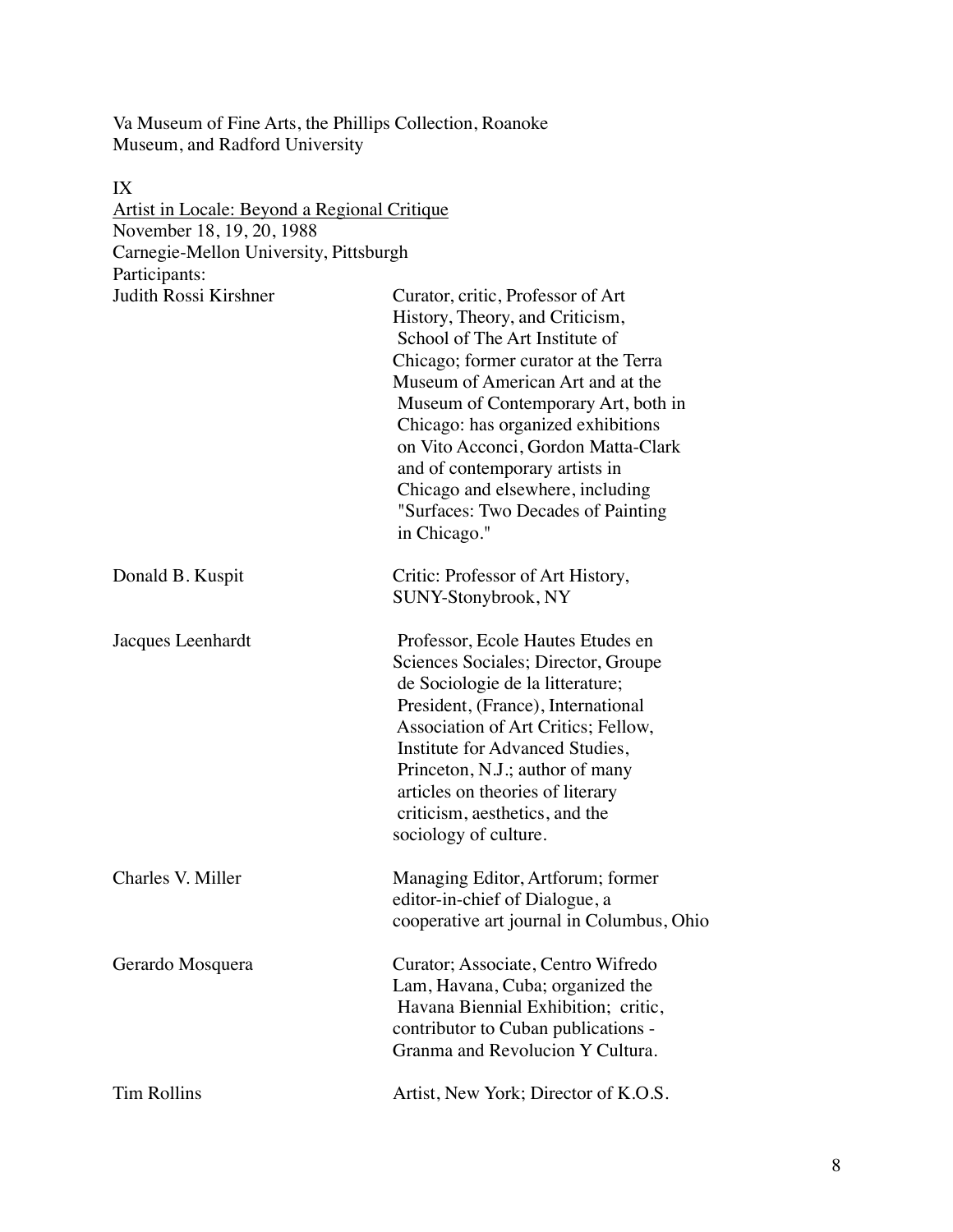(Kids of Survival), The Art and Knowledge Workshop, a South-Bronx community action group. Artworks by Tim Rollins & K.O.S. have been exhibited in the "Aperto" exhibition of the 43rd Venice Biennale, Museum Fur Gegenwartskunst, Basel, DIA Art Foundation, NY and elsewhere. Howard Risatti Co-organizer, Mt. Lake Symposium; Professor of Art History, Virginia Commonwealth University, Richmond: editor, New Art Examiner; author of Post-Modern Perspectives on Contemporary Art (Prentice Hall, 1989)

IX Spring, 1989 Alston Conley "*Fresco*" Workshop Va Tech, (Partially funded by Mt. Lake Workshop)

IX Summer, 1989 Rev. Howard Finster - "*Pennville Workout*" ("Visions of Another World" Workshop Summerville, Georgia

Exhibition: October, 1989 *Paradise Garden: Visions of Another World*, Gallery Rodeo, Beverly Hills, CA (designed by Mt. Lake assistant, Peter Lau)

X

Artists' Intentions: Enduring Values/Discounted Goods November 3, 4, 5, 1989

Participants:

Suzi Gablik Critic, author, artist; C.C. Garvin Visiting Endowed Professor of Art and Art History, VPI & SU, Blacksburg Ronald Jones Artist, critic, New York Donald B. Kuspit Critic, author, Professor of Art History, SUNY-Stonybrook Akram Midani Professor of Drama and Art, Carnegie-Mellon University Pittsburgh Charles V. Miller Managing Editor, Artforum Maureen Sherlock Art Historian, critical theorist,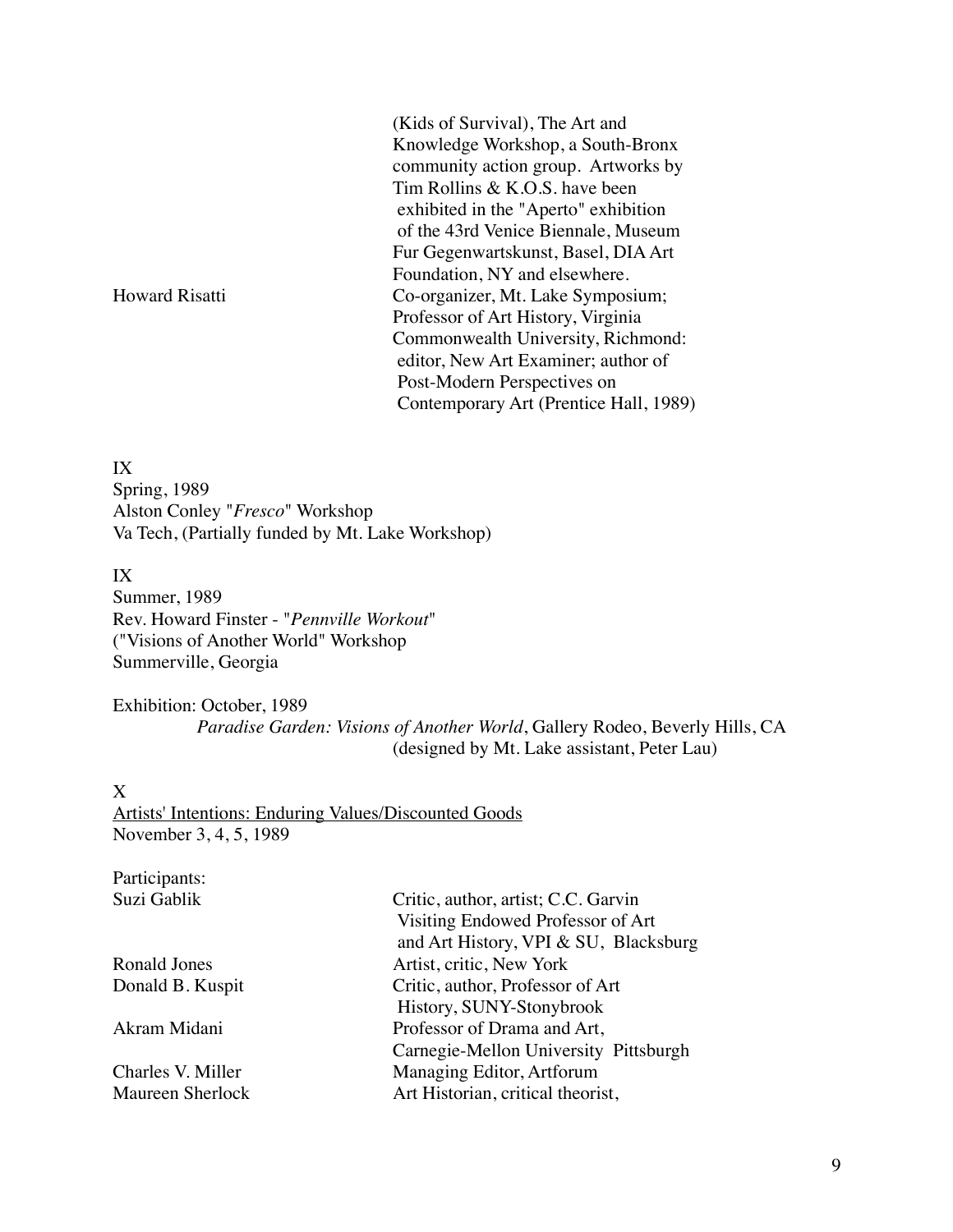|               | The School of the Art Institute of Chicago |
|---------------|--------------------------------------------|
| Nancy Spero   | Feminist artist, New York                  |
| Sydney Tillim | Painter/critic, New York                   |

## X

January 1990

- Jiro Okura Visit for Wood Harvesting Ceremony on Little Stone Mountain, Wise, VA. Ray Kass is appointed as a Shinto priest and conducts a Shinto Forest-Blessing ceremony on Little Stone Mountain.

#### X

Spring 1990

- John Cage & Mt. Lake Workshop - "*New River Rocks & 'Smoke'*" watercolors

#### X

Summer 1990 - Jiro Okura: (6 weeks) *Mt. Lake Screen "Tachi"*

Workshop. Eight large folding screens carved by community participants and covered with cashew oil paint calligraphy and artificial gold leaf. Portions of the screen are in the permanent collections of the Art Institute of Chicago, the Saint Louis Museum of Art, the Asian Art Museum in SanFrancisco,and Virginia Tech.

XI

Decadence and Conscience: What is Art Doing? Virginia Museum of Fine Arts, Richmond November 3, 4, 1990

Participants:

Lowry Burgess Dean, College of Fine and Performing Arts, Carnegie-Mellon University, Pittsburgh Luis Camnitzer Artist (sculptor), critic, New York Robert Colescott Painter (Tuscon, Arizona) Donald Kuspit Critic, author, Professor of Art History, SUNY-Stonybrook Kay C. Larson Critic, New York Magazine Charles V. Miller Managing Editor, Artforum Kay Rosen Conceptual artist (painter), Gary, Indiana Mierle Laderman Ukeles Environmental artist (installation sculptor); Artist=-in-Residence, NY Department of Sanitation

### XI

Art Criticsm Workshop- lead by Kay Larson, Charles Miller, and Donald Kuspit Virginia Museum of Fine Arts November 2, 1990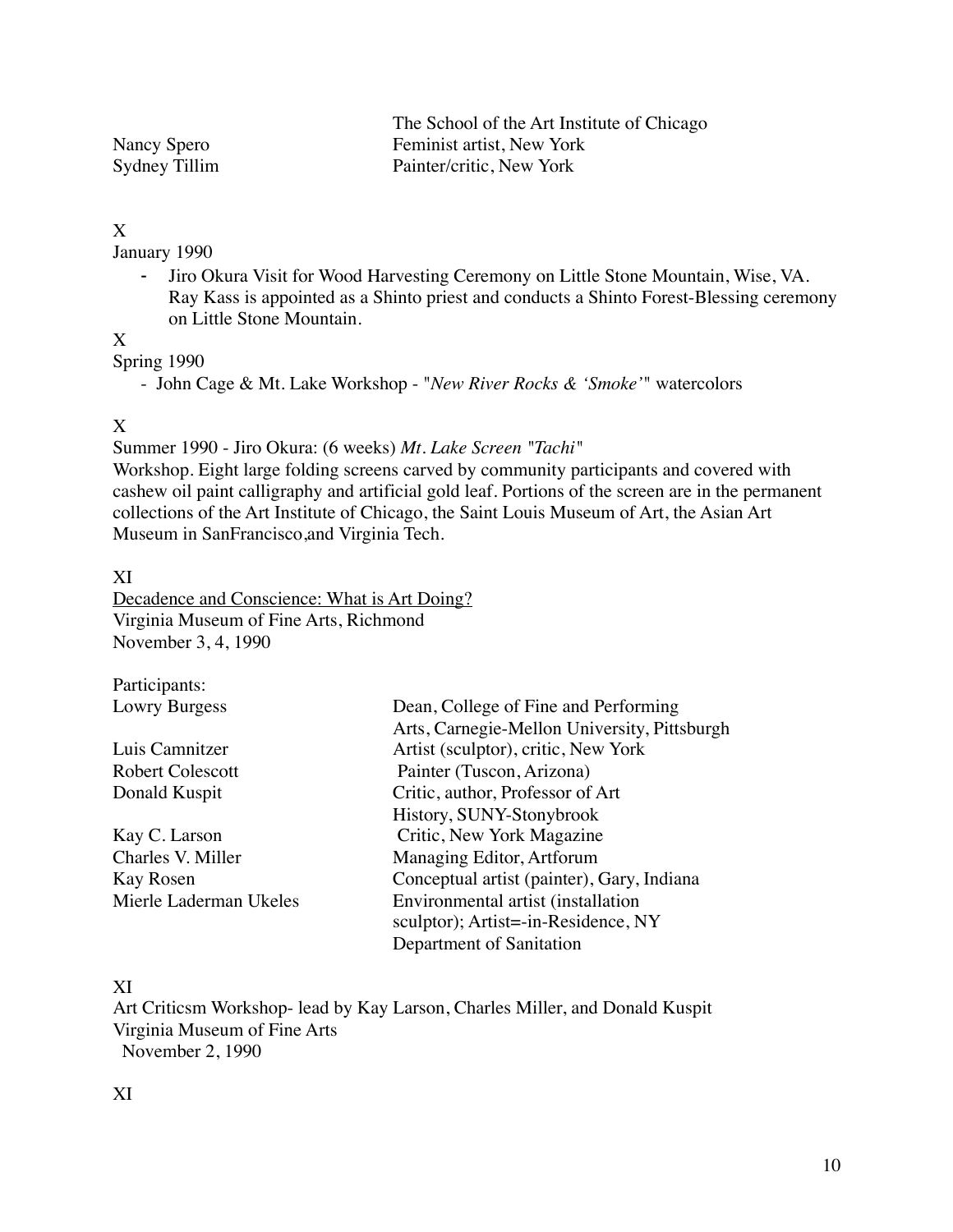1991 - Exhibition - (June) *Mt. Lake "Screen Tachi"*

The Southeastern Center for Cont. Art, Winston-Salem, N.C.

XI

Spring 1991 Ray Kass & the Mt. Lake Workshop *Broad Channel***:** *The "Vorticella:" Polyptych* and *"Writing on The River"*, installed murals in Newman Library, Va. Tech ( - later de-accessioned – and now in the permanent collection of the Nevada Museum of Art, Reno, NV)

"Broad Channel: Nebulae" – Ray Kass and the Mountain Lake Workshop

# XI

Summer 1991 - Ray Kass Mt. Lake Workshop and Exhibition at "Shelby," New York City Sept. 2, 1991.

> - Video - *Broad Channel: Nebulae* - A documentary of the Spring 1991 workshop for the purposes of making a video for Va Tech's TV Satellite Outreach Program.

## XII

Spring 1992 - Ray Kass Mt. Lake Workshop "*Double Faces*"

 Art Du Monde Gallery, New York City. An exhibition of double-sided polyptychs (many-panelled) paintings utilizing chance-generated imagery and hung from the ceiling with cables.

## XII

Summer 1992 - Jiro Okura "*Shishendo Garden*"

 Mt. Lake Painting Workshop in single-brush Japanese-style "zen" sumi-e painting developed by Okura as an homage to John Cage. (Cage died in NYC while this workshop was being conducted in Virginia)

## XIII

Fall - 1992 - Howard Finster Mt. Lake Exhibition & workshop program at

 Virginia Festival for Film, Charlottesville, VA. An exhibition of Howard Finter's art works, curated by Ray Ray Kass and Brian Sieveking, was installed at the Second Street Gallery in Charlottesville during the film festival. Finster was the quest artist and made the Festival poster. He appeared in conerence programs with actor, Robert Duvall, writer, William Styron, and film critic, Roger Ebert

## XIII

Art & Collaboration - Honors Course, Virginia Tech, Spring

Semester - A review of 10 years of The Mt. Lake Workshop, including a special workshop in which.Ray Kass and the Mt. Lake Workshop created "*The Muscarelle Polyptych*" for exhibition at the Muscarelle Museum of the College of William and Mary in Williamsburg, VA. in April 1993. *The Muscarelle Polyptych* is now in the permanent collection of the Longwood Center For the Visual Arts, Longwood University, Famville, VA.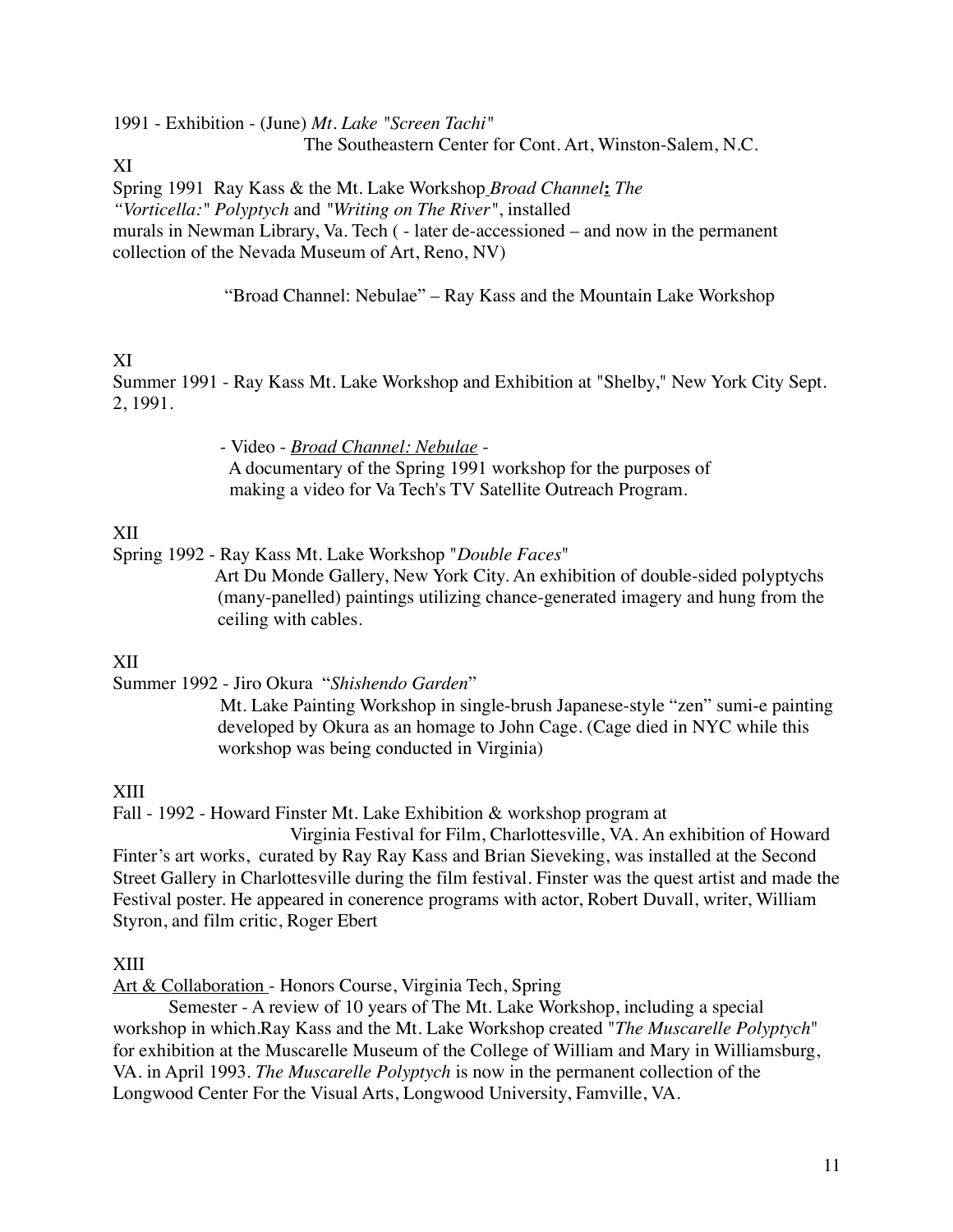XIII

Spring 1993 - *COLLABORATIONS* (Exhibition) 3 Mt. Lake Workshops, Cage, Okura and Kass, Muscarelle Museum of Art, Williamsburg, VA. Ray Kass with Jiro Okura and The Mt. Lake Workshop conducted a special one-day painting workshop with members of the Williamsburg Community to coincide with this exhibition.

June 1993 - *Pyramid Atlantic and The Mt. Lake Workshop with Helen Frederick* (intensive 1-week paper-making workshop with 32 community members.

Armory Gallery*: Helen Frederick – Works on Paper*. A Blacksburg Summer Arts Festival Exhibition selected from The Pyramid Atlantic Workshop-curated by Ray Kass-to coincide with the Pyramid Atlantic Mountain Lake Workshop.

### XIV

Spring 1994 - *Methanogenisis: Mierle Laderman Ukeles and The Mt. Lake Workshop*; an Interdisciplinary Collaboration with Virginia Tech's Anaerobic Lab and Microbiologist, Dr. James G. Ferry. The resulting special exhibition was part of Blacksburg's 1994 Summer Arts Festival. The exhibition and video documentary will be exhibited at The Art Museum of Western VA in Spring '95, and at The Anderson Gallery (V.C.U.) in Richmond, Virginia - September-October, 1996.

Summer 1994 - *Pathways: The Appalachian Trail Frieze*, Joe Kelley with Ray Kass, Stefan Gibson, and The Mt. Lake Workshop. A Collaborative Photography and Drawing Workshop and Exhibition (Summer Arts Festival '94) sponsored by The US Forest Service.

Summer 1995 *- ROTO-OPTICS*: The Mt. Lake Workshop with Bruce McClure and Marcel Duchamp; a special collaborative community workshop based in Duchamp's retinal experiments to create a dazzling Armory Art Gallery Summer Arts Festival exhibition.

Fall 1995 – *Pathways*: Carlton Sturges Abbott and Joe Kelley, and the Mt. Lake Workshop; an outing and drawing workshop to initiate future collaborations on the Blue Ridge Parkway. The event was sponsored in part by the National Linear Parks annual conference and the VA Tech Design Consortium and was planned t o coincide with Carlton Abbott's exhibition in VA Tech's Armory Gallery entitled "Parts and Pieces".

Spring 1996 - *Methanogenisis: Mierle Laderman Ukeles and The Mt. Lake Workshop*;

(March 18 & 19, 1996) a Collaborative Workshop for the conference and exhibition, Views From Ground Level, Feb. 26 - Mar. 22, 1996, Appalachiasn State University, Boone, North Carolina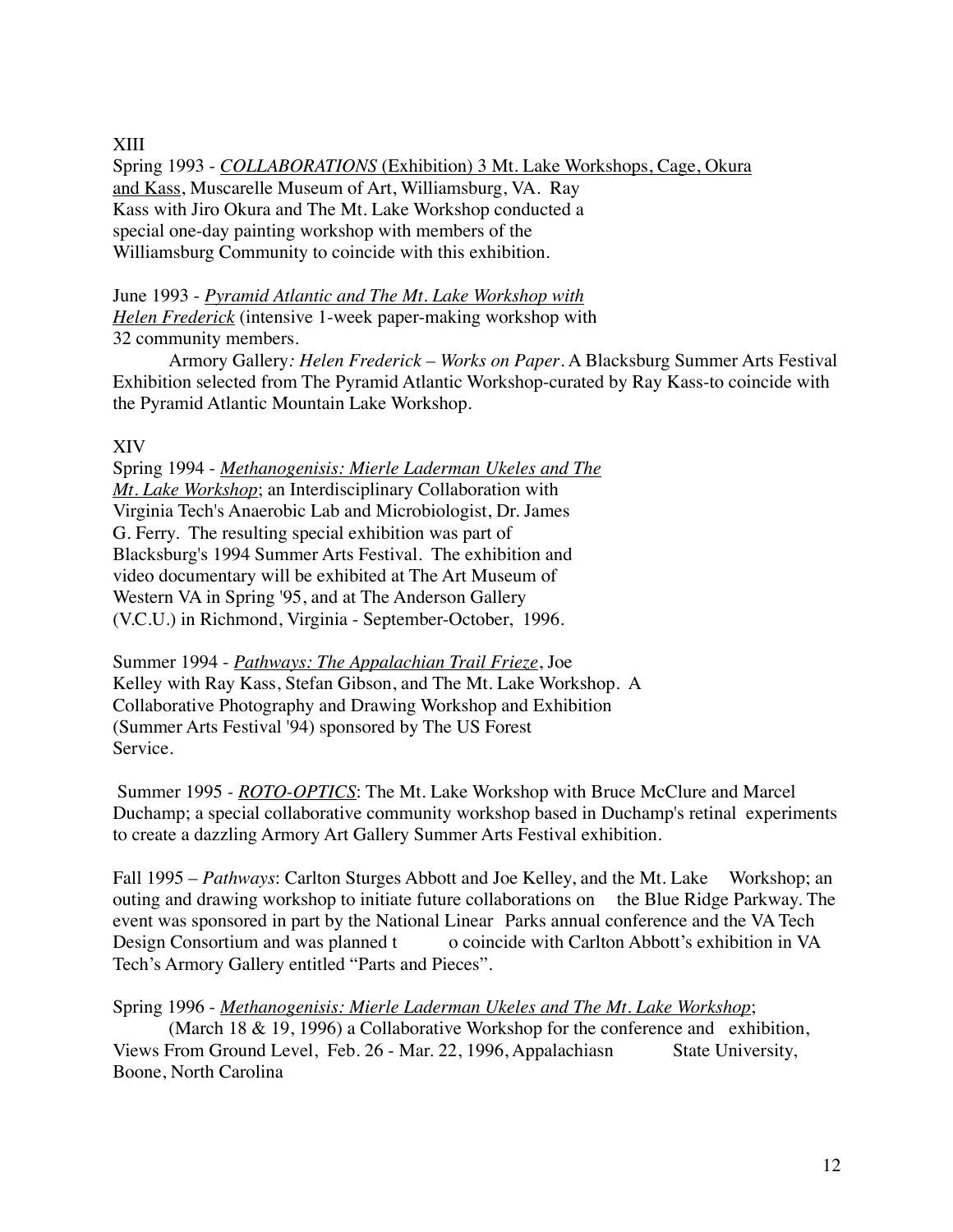- Fall, '96 *ROTO-OPTICS*: The Mt. Lake Workshop with Bruce McClure and Marcel Duchamp; a special collaborative workshop at the Anderson Gallery, V.C.U., Richmond, VA
- Fall, '97 Oct. 5 Oct. 11 <u>M.C. Richards and The Mountain Lake Workshop:</u> "*Cosmos and Creation in Clay, Color and Words*" - drawing, ceramics, writing, and book-making with the eminent author of the landmark book, "Centering".
- Spring '98 May-June Peter Lau and The Mountain Lake Workshop: *Building a Paradigm in Wood, Earth and Water*. (sponsored by the Virginia Commission for the Arts and the Higo Garden. Completed Projects:A Moon-Viewing Pavillion and pond, a 40 foot Ram-Packed Earth Wall, and related Japanese-style garden.
- Summer '98 June Michael Hofmann and The Mountain Lake Workshop: "*Seeing the Dragon*"(Sumi-e and The Mt. Lake Dragon painting)
- Summer '98 July Jiro Okura and The Mountain Lake Workshop: "*Souls on Garbage*", exhibited at the Art Museum of Western Virginia.
- Summer '99 June July '99 "*Water Mountain": Ray Kass and The Mountain Lake Workshop*, exhibited in Kyoto, Japan, and at Virginia Tech's Armory Gallery in 2000.
- Fall '99 Aug. 29 Sept. 19, 1999 "*Relic Habitats*": Colorado-based "Eco Artist" Lynne Hull and The Mountain Lake Workshop,

sponsored by Mountain Lake Hotel and the Virginia Commission for the Arts.

Spring 2000 - Xiao Yan Gan – Watercolor & traditional Asian paper mounting, exhibited at Virginia Tech's Armory Art Gallery.

Sponsored by the Virginia Commission for the Arts

Summer, 2000 - JAMES DE LA VEGA – "*TALKING" WALLS AND SIDEWALKS* - A Mountain Lake Workshop directed by

> by the nationally recognized muralist and street-artist from New York City's East ("Spanish") Harlem. The exhibition was presented in Virginia Tech's Armory gallery, and was accompanied by chalk and color-tape inscriptions on the campus and down town sidewalks

Summer - 2000 - Jiro Okura and the Mountain Lake Workshop, "S*ouls on Garbage:* 

*Waterfalls*", directed by Ray Kass and Joe Kelley with display fabricated by Joe Kelley for the Summer Arts Festival exhibtion at the William King Regional Art Center, curator, Tom Perryman.

Fall 2001 - LEE SAUDER: "*PYROMANCY*": Iron and Paper.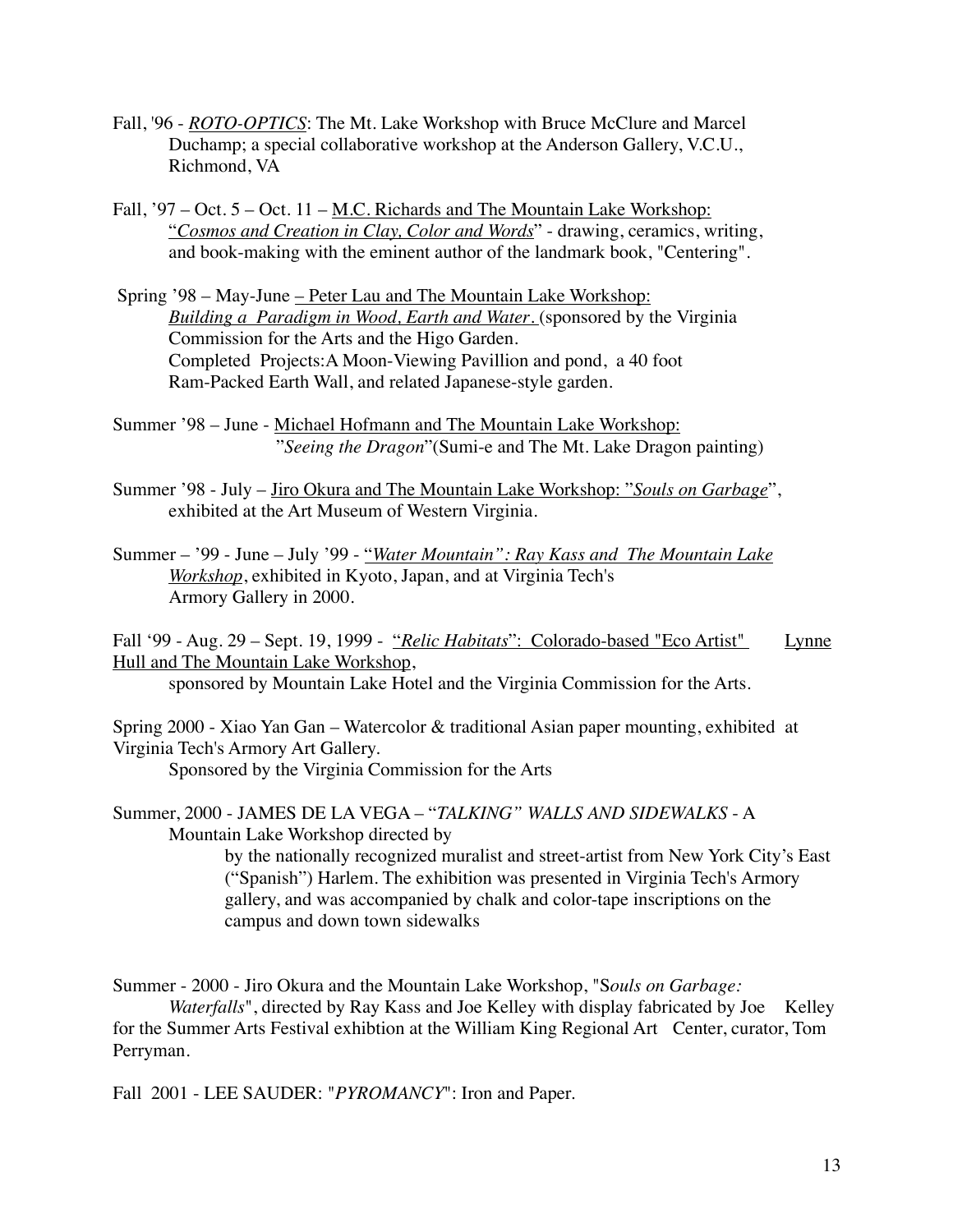Traditional iron-forging-process and fire-drawing workshop directed by the well- known Lexington, Virginia, sculptor and forged-iron specialist and blacksmith, Lee Sauder. The collaborative sculpture developed in this workshop is in the permanent collection of the Art Museum of Western Virginia, Roanoke, VA.

Spring 2002 - Jackie Matisse-Monnier "*Kites Flying In & Out of Space*" – A workshop and "virtuall reality" Presentation in Virginia Tech's CAVE in April 2002. This project developed and traveled to international exhibitions in NYC and France, and to super-computing conferences in France, The Netherlands, Brazil and Italy

in 2003 -2004 & 2005.

Spring 2003 - James Donnelly and Ray Kass -"*Faces Figure*" - a painting workshop with Edinburgh-based figurative artist James Donnelly; the completed installation exhibited at Virginia Tech's Armory Gallery.

Fall, 2006 – October – "*Smoked*" Stephen Addiss and the Mountain Lake Workshop, University of Richmond. Paper-smoking workshop

-December - Stephen Addiss performs *John Cage's "STEPS": A Composition For a Painting* at Capital One, Inc., West Creek Campus, Richmond, VA.

This is the inaugural performance of what has become known and performed as the "second notation" related to the original performance by Cage in 1989. The two notations were written at the request of the John Cage Trust at Bard College in 2006.

Spring 2007 – *"Faces"* February – A drawing and asian-style paper-mountain workshop at the Nevada Museum of Art in conjunction with the exhibition of "*Broad Channe"l: Writing On the River (1991)*, by Ray Kass with the Mountain Lake Workshop, in the permanent collection of the Nevada Museum of Art,

Reno, NV.

Fall, 2007 – November - *"Smoked"* - Stephen Addiss and the Mountain Lake Workshop at Virginia Tech. A paper-smoking workshop and an exibition of Addiss' works on "smoked" paper and "STEPS" at Tech's Armory Gallery.

Also, Addiss and Kass review John Cage's watercolor studies and, utilizing a group of 55 try-out paintings by Cage on paper towels made in 1988, begin work on the "10" Ox-Herding Paintings" project.

Spring, 2008 – "Breathing Lines" workshop at the Jefferson Center, Roanoke, Virginia, to benefit CASA (Court Appointed Special Childs Advocate). A fund-raising event cohosted by Virginia's First Lady, Anne Holton. (April)

Fall, 2008 –, Merce Cunningham and the Cunningham Dance Foundation Repertory

Understudy Group create *Dancers I, Dancers II and Dancers's III*, three performances of *John Cage's "STEPS" (1989): A Performance/Painting to be made by Individuals and Groups (2006)*, October 23, 2008, Cunningham Dance Studio, Westbeth, NYC.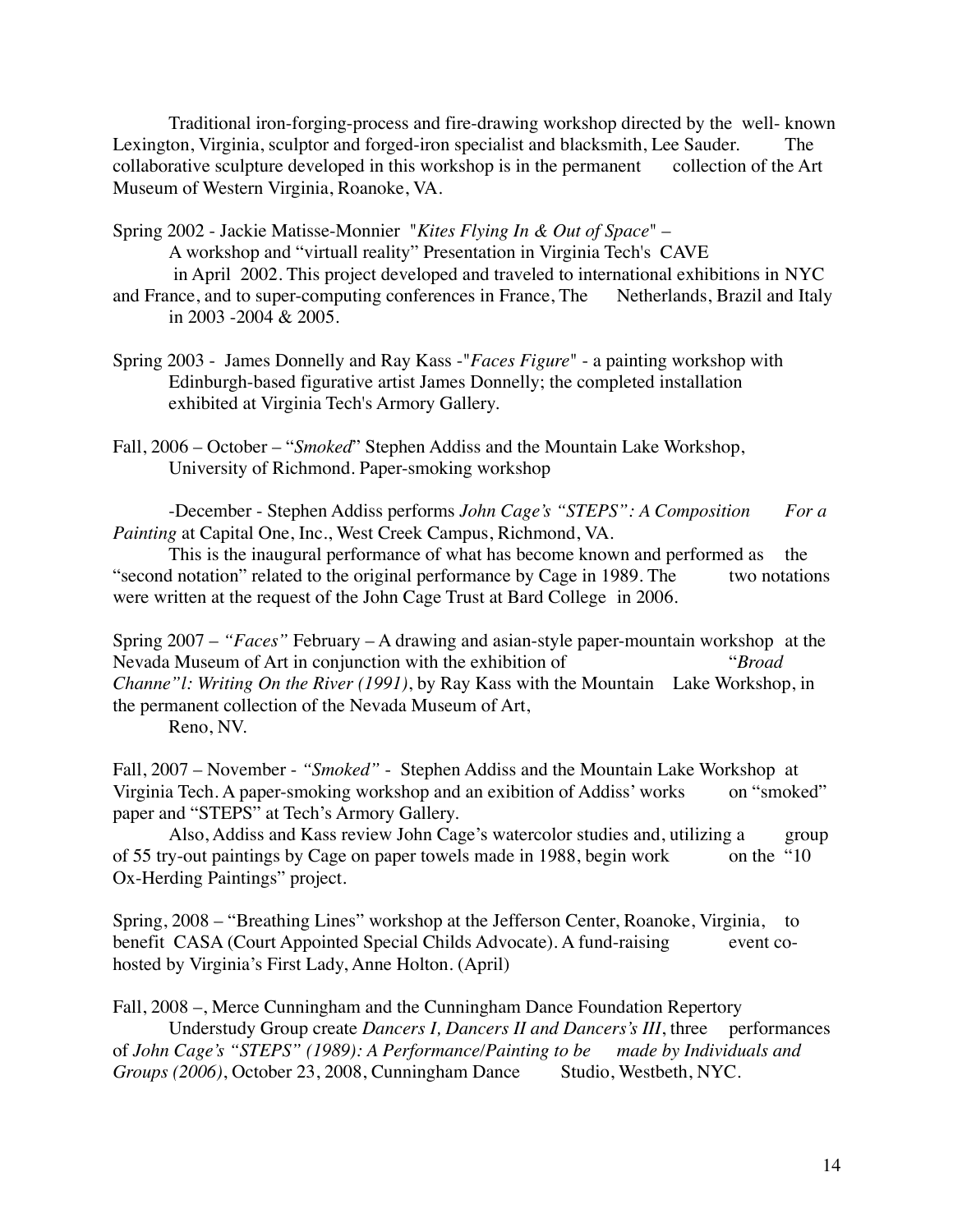Spring, 2009 – *John Cage's Zen Ox-Herding Pictures*, selected and edited by Stephen Addiss and Ray Kass at the Mountain Lake Workshop: an exhibition and publication (Braziller, NY, 2009) coordinated with the Harnett Museum of the University of Richmond Museums.

- Ray Kass and The Mountain Lake Workshop, *Current I* (118 X 396 in. – water media on fabric voile) and *Current II* (72 X 287 in, water media and mica on rag paper) - two performances of *John Cage's "STEPS" (1989): A Performance For a Painting to be made by Individuals and Groups* (2006).

- Exhibition: Cunningham's *Dancers I, II & III and Kass' Currents II*, four

performances of *John Cage's"STEPS"(1989)*, were presented as backdrops for Museo Nacional Centro de Arte Reina Sofia, Madrid, Spain, May 6, 7, 8 & 9, 2009. Digital vide by Simone Paterson documentaing the workshop in which these paintings were developed were continuously presented in the museum lobby.

Fall, 2009 – Exhibition and Workshop. *The Mountain Lake Symposium and Workshops*, Montgomery County Regional Museum (Lewis Miller Museum of Art),

Christiansburg, Virginia: An exhibition and accompanying workshop and educational program about the activities of the Mountain Lake Workshop in Southwestern Virginia since 1980. Documentary materials related to the art criticism conference, and small works by various visiting workshop artists, as well as by local participants in the programs, will be included.

Winter – 2010 - "Breathing Lines" 2010 – Univ. of Richmond., in association with the Virginia Museum of Fine Arts Canvas Group.

October, 2011 "Metempsychosis: Photography, Laser imagery and Painting", Jessie and Sally Mann with Liz Liguori with Ray Kass and the Mountain Lake Workshop.

2012-2013 - John Cage Centennial Year workshops:

**Eleven Performances in Vienna and Lower Austria:** *John Cage's STEPS: A Composition for a Painting to be Performed by Individuals and Groups* (2006)

Organized by Georg Weckwerth, Artistic Director, TONSPUR for a public space - Sound works at MQ in Vienna, and, Ray Kass, Founder and Director of the Mountain Lake Workshop of the Virginia Tech Foundation

A Public Program for the exhibition "Membra Disjecta for John Cage. Wanting to Say Something About John", Exhibition at freiraum quartier21 INTERNATIONAL, MuseumsQuartier Wien, 2012 Feb 17–May 6; curated by Jozef Cseres and Georg Weckwerth in co-operation with TONSPUR für einen öffentlichen raum

Listed In order - at various places in Vienna and in lower Austria: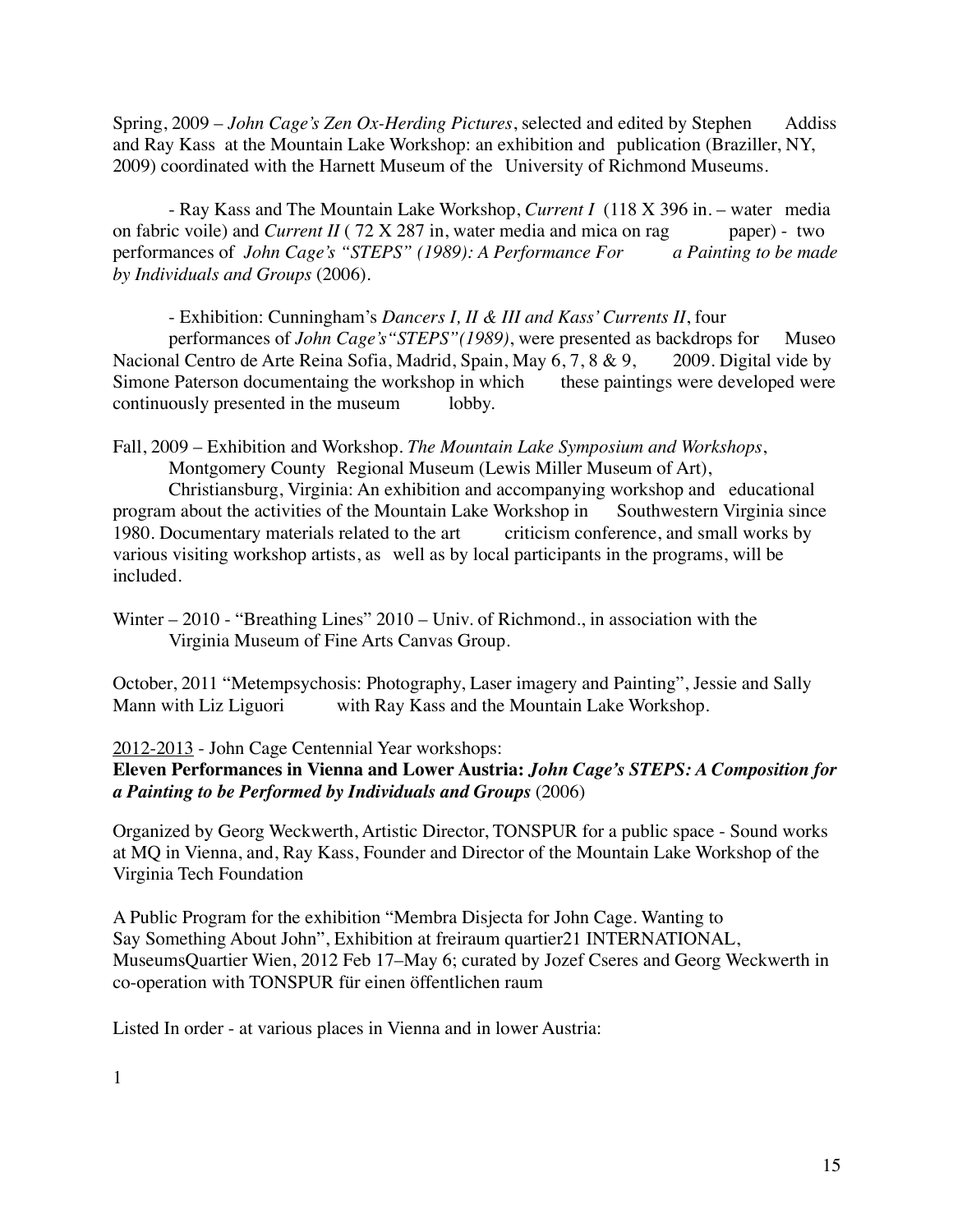**Tyler Adams**, *Watery Walk—a performance of John Cage's STEPS : A Composition for A Painting To Be Performed by Individuals and Groups, performed open air (by Tyler Adams, Arnold Dreyblatt, Ray Kass, and Georg Weckwerth) on March 22, 2012 at MQ Wien, Vienna, Austria*; 2012, Cyanotypie Sensitizer on white Fabriano paper, 101,2 x 500 cm (39,84 x .... inches)

 $\mathfrak{D}$ 

**Nikola Tasic/André Wagner** with dog Rhabarba**/Anna Watzinger**\*, *ONNRA—a performance of John Cage's STEPS : A Composition for A Painting To Be Performed by Individuals and Groups, performed in co-operation with the University of Applied Arts Vienna on March 22, 2012 at MQ Wien, Vienna, Austria*; 2012, black ink and water color on white Fabriano paper, 150,8 x 627,8 cm (.... x .... inches) \*

3

**Ruth Schnell & Nita Tandon**, *Duo Through Chance—a performance of John Cage's STEPS : A Composition for A Painting To Be Performed by Individuals and Groups, performed in cooperation with the University of Applied Arts Vienna on March 22, 2012 at MQ Wien, Vienna, Austria*; 2012, black ink and water color on white Fabriano paper, 150,4 x 413,4 cm (.... x .... inches)

4

**Ray Kass and Public Participants**, *Invisibility* - A Public Introduction of the performance *of John Cage's STEPS : A Composition for A Painting To Be Performed by Individuals and Groups*, performed in open air on the Plaza at MQ (Museum Quartier 21) with clear water on the paving stones by Philipp Reichel, Clara Monti, Peter Kuthan, Grace Pardi & Beatrix Maier, Anna Watzinger & Arnold Dreyblatt, Igna Wakka & Laudy van Hettema, Arnold Dreyblatt, Erik Van Ree, and Ray Kass

5

**Sam Ashley**, *As If It Would Have Happened Anyway—adapted for a performance of John Cage's STEPS : A Composition for A Painting To Be Performed by Individuals and Groups, performed open air on March 24, 2012 at MQ Wien, Vienna, Austria*; 2012, mystic energies implied on an empty piece of white Fabriano paper plus live video footage with sound, 54,7 x 69 cm (21,25 x 23,62 inches)

6

**Julius Deutschbauer**, *abdecken, bügeln, reisen—a performance of John Cage's STEPS : A Composition for A Painting To Be Performed by Individuals and Groups, performed two times on March 24, 2012 in the bar Kantine at MQ Wien, Vienna, Austria;* 2012, black ink on white table cloth, live video footage with sound, a table  $(80 \times 80 \text{ cm})$ , A1 poster, 90 x 90 cm  $(35.43 \times 35.43 \text{ m})$ inches)

7

**Sabine Groschup**, *A 'Picknick' for A Painting—a performance of John Cage's STEPS : A Composition for A Painting To Be Performed by Individuals and Groups, performed on March*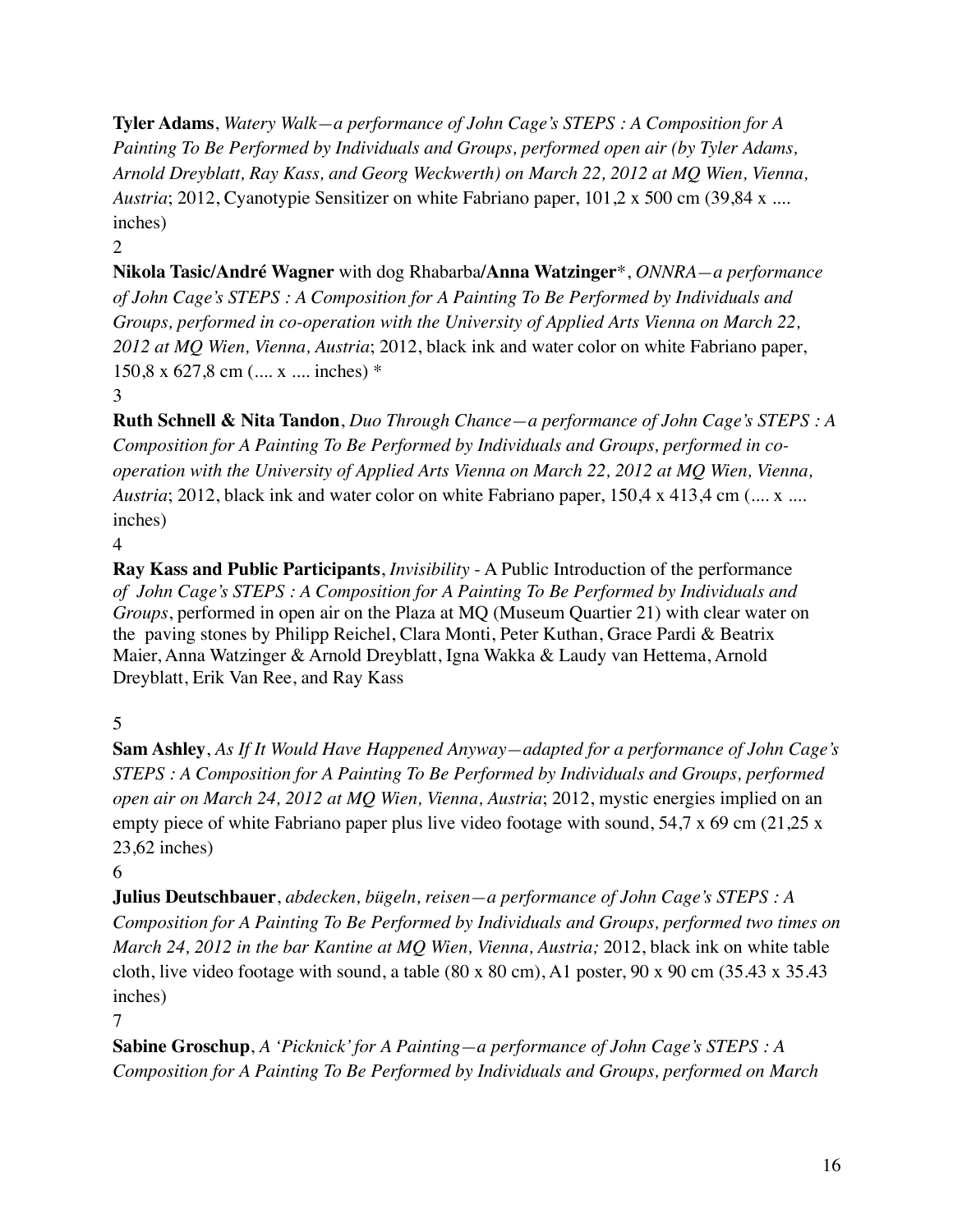*25, 2012 in the lowland riparian forest nearby Stockerau in Lower Austria*; 2012, water and mud out of the Danube river and black ink on white Fabriano paper,  $101.6 \times 700$  cm (40 x .... inches) 8

**Franz Graf**, *aroundrecording*—*a performance of John Cage's STEPS : A Composition for A Painting To Be Performed by Individuals and Groups, performed (through using and edge John Cage records and CDs) on March 25, 2012 in the house of the artist in the countryside of Lower Austria nearby Jaidhof*; 2012, pencil on two pieces of transparent paper and 2 pieces of white paper plus live video footage without sound,  $33 \times 179$  cm (..., x ..., inches),  $45.5 \times 193.5$  cm (.... x .... inches), 45,5 x 197 cm (.... x .... inches), 33 x 213,6 cm (.... x .... inches)  $\mathbf Q$ 

**Ray Kass & Ian Cobb-Ozanne**, *Current III* —a performance of *John Cage's STEPS : A Composition for A Painting To Be Performed by Individuals and Groups,* performed on March 26, 2012 at MQ Wien, Vienna, Austria; 2012, black ink and water color on 2 pieces of white Fabriano paper, each 150,8 x 1000 cm (59,37 x .... inches) 10

**Sabine Groschup**, *A Tribute to Oskar F.—a performance of John Cage's STEPS : A Composition for A Painting To Be Performed by Individuals and Groups, performed on March 26, 2012 at MQ Wien, Vienna, Austria*; 2012, Vallejo film color on foil, 360 x 270 cm (141.73 x 106.29 inches), cut into 9 pieces, each 120 x 90 cm (47.24 x 35.43 inches) 11

**Georg Weckwerth**, *A Car Full of STEPS (reminiscence to RR, JC, and a Model-A-Ford*)—a performance of *John Cage's STEPS : A Composition for A Painting To Be Performed by Individuals and Groups*, performed (by pushing a 1992 red VOLVO combi-van backwards while the artists Tyler Adams, Ian Cobb-Ozanne, and Sabine Groschup sitting on it) on March 26, 2012 at MQ Wien, Vienna, Austria; 2012, black ink, water color, and car tire traces on white Fabriano paper, 150,8 x 551 cm (59,37 x .... inches)

Special Thanks

**Harald Hasler**, master-craftsman of the MQ Cabinet Shop, constructed the big brushes and troughs that were used in the performances in Vienna and Lower Austria of *John Cage's STEPS : A Composition for A Painting To Be Performed by Individuals and Groups*. We are grateful for his important contribution to this project.

Compiled by Georg Weckwerth and Ray Kass

\*

**Five performances of John Cage's STEPS : A Composition for A Painting To Be Performed by Individuals and Groups, performed at the Salzburg Museum of Modern Art (MdM) in July, 2012.**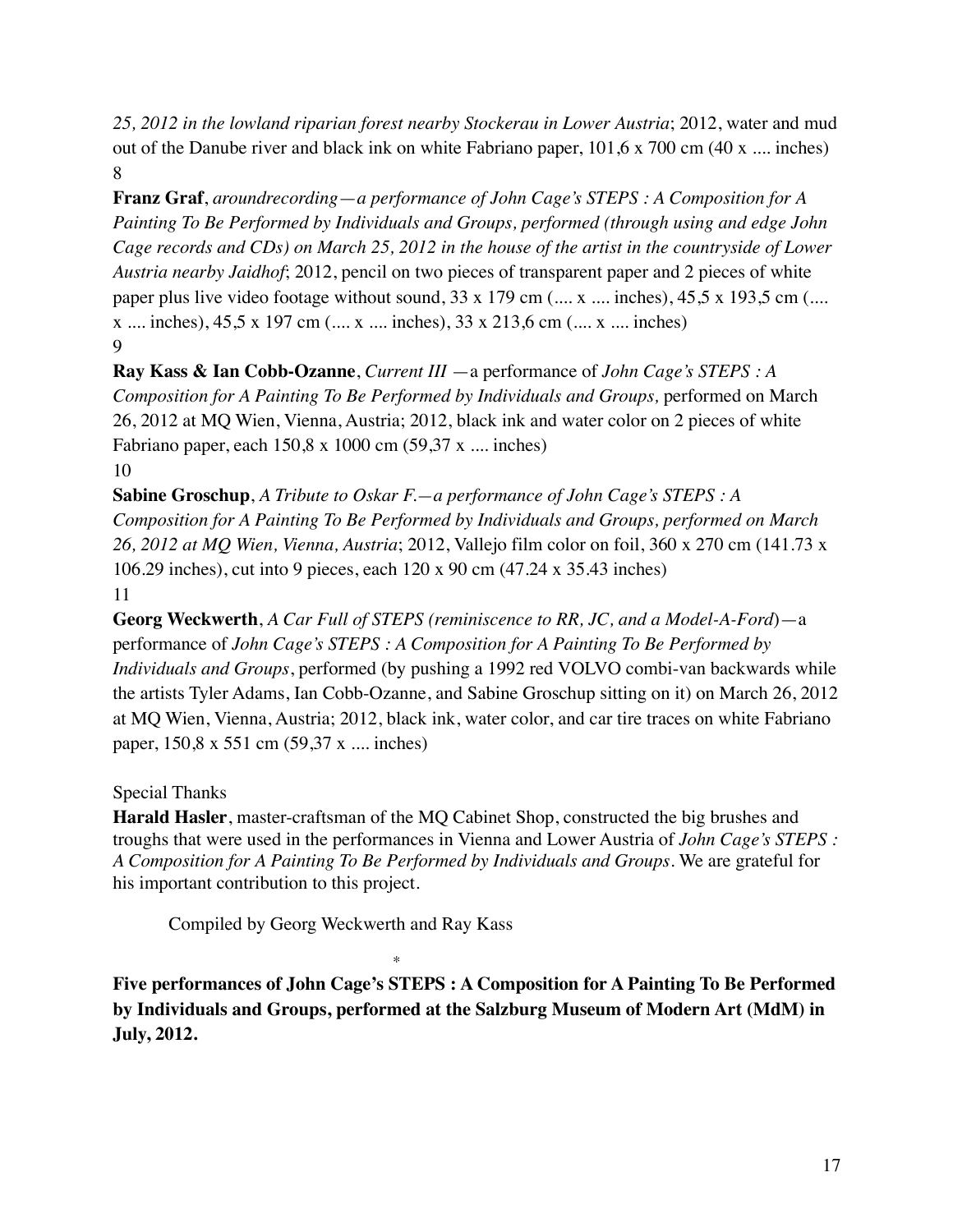**Toni Stooss and Wulf Herzogenrath**, *John Cage's STEPS: Small and Tall is Beautiful. In Friendship*, July 18, 2012, black ink and water color on 2 pieces of white Fabriano paper, each 150,8 x 537 cm (… x .... inches)

**Children's Class** at MdM; seven participants guided by their teacher, Theresa Weiss and Mountain Lake Workshop Director, Ray Kass. July 19, 2012. Each child assigned their own title to the group piece. 150 X 549.5 cm.

Carla Franchetti *14 malende Füße (14 painting feet)*

Sandro Hofbauer, *Der Rückwärtsgang der bunten Füße (The reverse of the colorful feet)*

Charlotte Fink von Finkenheim, *Die Fußabdrücke der sieben Kinder (The footprints of the seven kids)*

Sebastian Weiss Bunter, *Rückwärtsgang (Colorful reverse)*

Nikolas Weiss, *Bunte Füße (Colorful feet)*

Lorenz Rinner, *Die betrunkenen Füße (The drunk feet)*

Olivia Rinner, *Zu Fuß (By foot)*

**Susan Quinn and SEAD Dance Company, choreography by Jelka Milic,** *Generations: A Performance of John Cage's STEPS***, July 21, 2012, 150 X 524 cm.**

**Tina Teufel and Martina Pohn**, *Spelunking for John Cage*, July 21, 2012,150 X 495.2 cm.

**Ryan Dudik and Luke Demarest**,*The Baumgartner: A Performance of John Cage's STEPS*, July 21, 2012, 150 X 568 cm.

- *Jiro Okura's "Breathing Lines"* at MdM, Salzburg, conducted by Ray Kass, Luke Demarest and Ryan Dudik and the Mountain Lake workshop with the Children's Class, Summer, 2012 at MdM, Salzburg, July 20, 2012

\*

2012, September 10 , 11:00 AM and 3:00 PM – two sessions – *Jiro Okura's "Breathing Lines"* at the University of California Washington Center, conducted by Ray Kass, Luke Demarest and Ryan Dudik and the Mountain Lake wokshop with community and U of Cal. and Wash.DC Cage Festival participants: